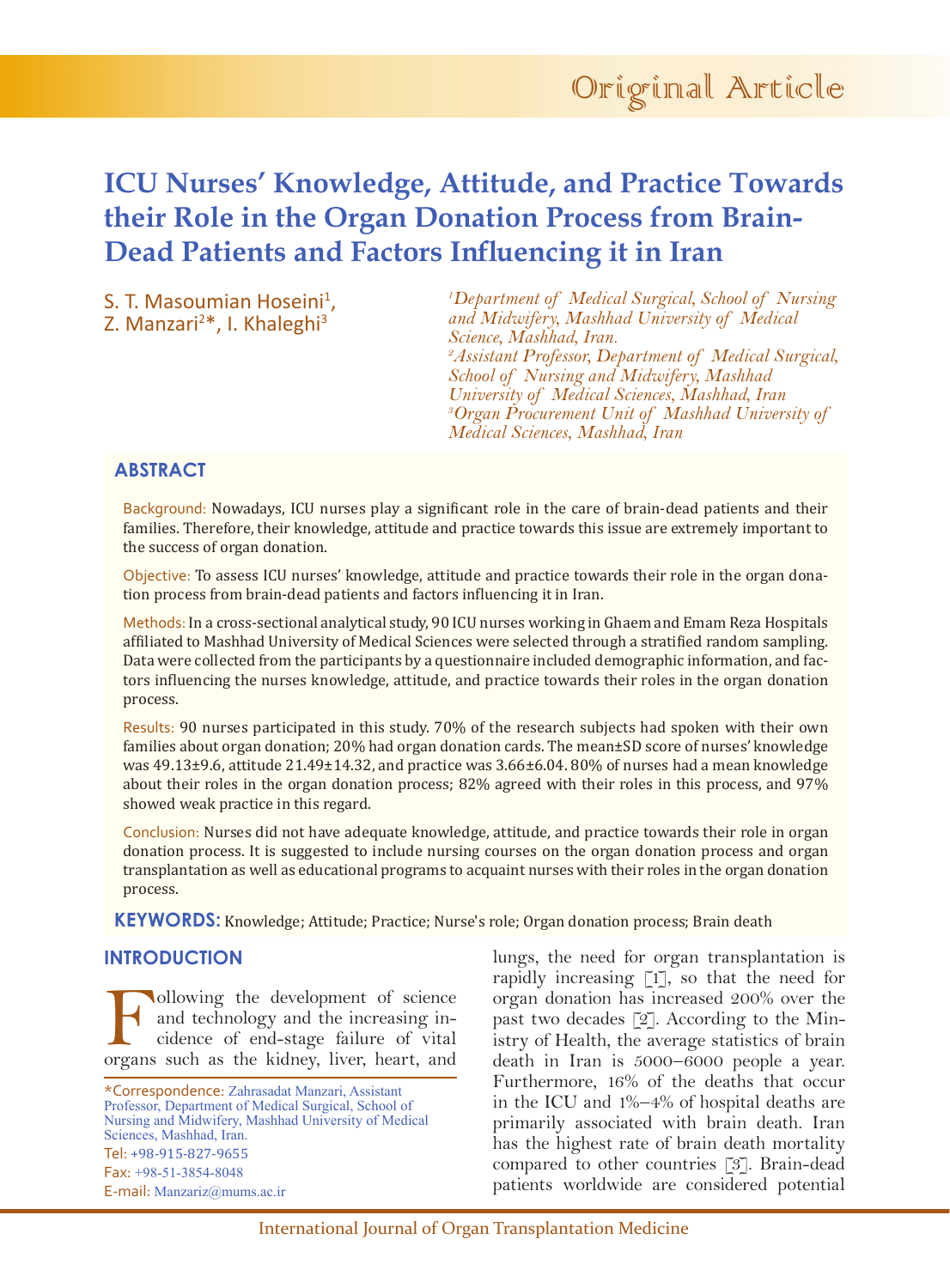organ donors, and after the Organ Donation Act of 1999 in Iran, organ donation statistics rose from 1.7 out of a million people in 2008 to 5.7 out a million in 2011. While this figure shows only a slight increase, it reflects a growing trend of organ donation in Iran [4].

Numerous studies have documented evidence of the significant role of nurses, new and transparent rules and regulations, and requirements of the communities. The rate of increasing organ donation throughout the world and in our country has expanded the role of nurses [5- 11], so that nowadays, the focus of nursing has shifted from special care nursing to nursing in the organ donation process [5]. According to the results of studies conducted by Polletier (1998), Coyle (2000), and Sque (2000), involvement in the organ donation process is the most positive and valuable part of the nursing profession, and nurses play a vital role in this process [6, 10, 12]. Sque (2000), and Coyle's (2000) study showed that brain-dead patients' families considered nurses the most effective contributor of the health care team in providing emotional support during the organ donation process [10, 12]. In addition, Watkinson (2006), Kim (2006), and Collins' (2005) studies showed that nurses play several roles such as identifying potential organ donors, effectively following-up on the needs of brain-dead patients' families, public education, and nursing of patients with multiple organ donors [13- 15].

In Iran, based on the model of nursing in the organ donation process (dynamism and continuous improvement in seeking assurance and getting approve nursing model) in the Organ Transplant Center of Mashhad University of Medical Sciences, two important contributing roles and nurse advocacy in the donation process are discussed [16]. The role of nurse contribution refers to nurses informing the family of brain death and asking for organ donations as well as their role as coordinators in the process of organ donation [16]. The results of Garland's (2010) study showed that although doctors are accountable for diagnosis and prognosis, nurses are best for reiterating the doctors' points; therefore nurses should

be present when doctors give information to the patients' families [17]. If nurses can manage to appropriately request organ donations when they inform families of brain death, the families can more easily accept their patients' condition and are more likely to consent to donating [8]. Nurses can act as coordinators between the treatment team, requesting team, patients and their families, and organ recipients [12, 16, 17]. Another role of the nurse is to be the patient's advocate in the organ donation process, which plays a role in the two areas of support and protection. Support includes two components related to "patient care" and "family care." One of the most important factors in gaining the trust of families seems to be nurse advocacy in the organ donation process, and this can be achieved by witnessing adequate patient care. Before nurse intervention, the care and treatment team should establish family trust that they will do all they can to ensure the safety and improvement of their patient, and their patient will receive enough care and treatment. The nurse's role also includes informational support (counseling), emotional support, and bereavement support [16].

Despite the brief description above about nurses' roles and their importance in the organ donation process, various studies show that ICU staff members, such as doctors and nurses, are not prepared to successfully manage the process of organ donation [18, 19]. The results of a study by Lin, *et al*, showed that the ability of nurses to spend time with families, answer their questions, and keep a positive attitude towards organ donation during the organ donation process is vital and required [11]. Mattan (1999) and Sque's (2000) studies emphasized the important role of nurses in this process and suggested that its success is closely linked to their knowledge and beliefs towards organ donation and transplantation [12, 18]. Likewise, Keenan (2002) and Ingram's (2002) studies indicated that the attitude of ICU nurses and doctors towards organ donation correlates to its success and indirectly increases consent [19, 20]. In the meantime, Al-Mousawi  $(2001)$ and Melo's (2011) study accentuated that attitude and understanding of nursing towards brain death, organ donation and transplanta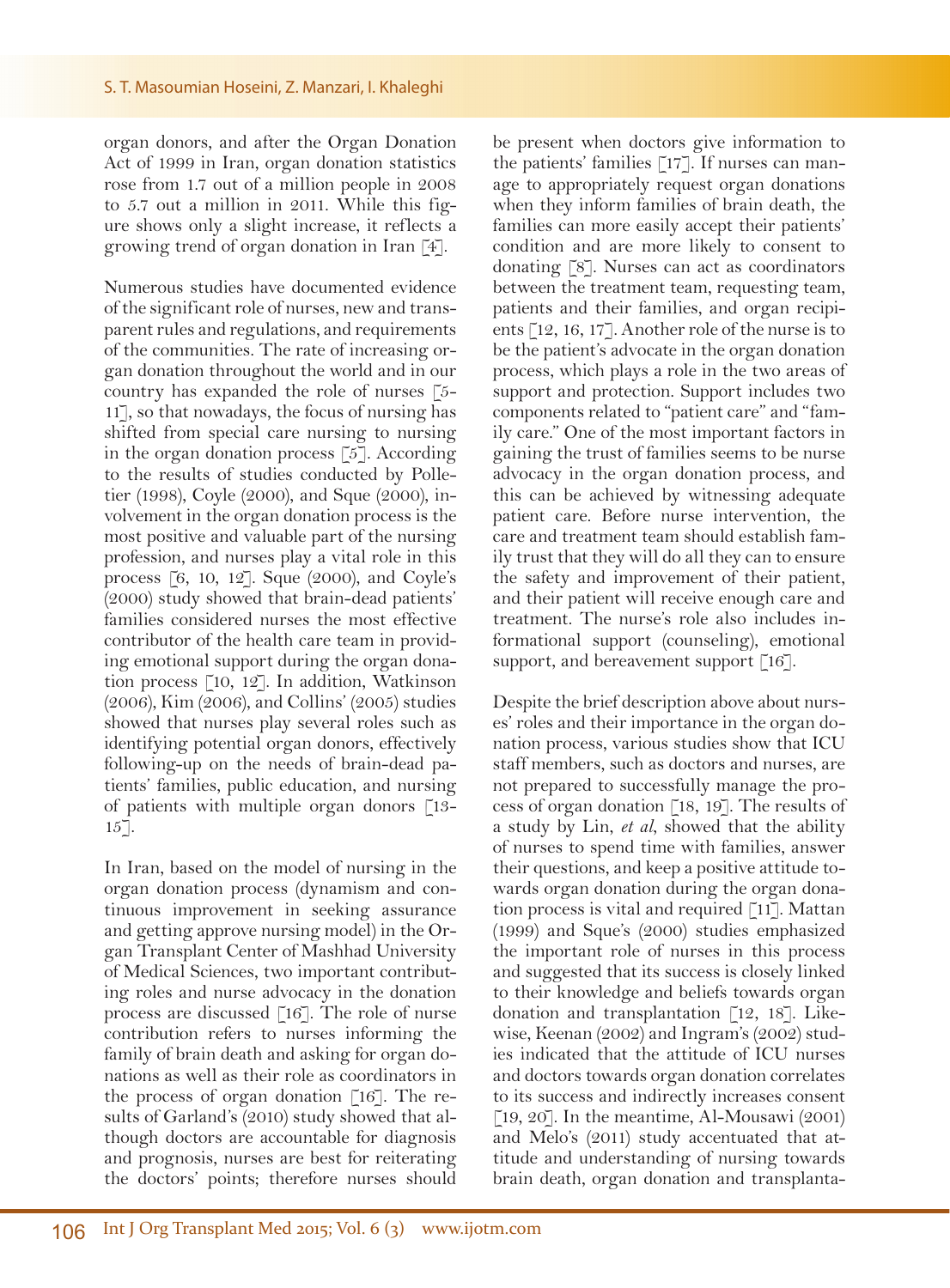tion, and their tendency to get satisfaction of the families of patients with brain death are effective on organ donation process [21, 22].

Whither ward, the result of studies showed that having correct knowledge of organ donation process increases nurse's self-confidence and they can answer questions of the bereaved families [14]. However, shortage of knowledge among nurses is observed practically such as making mistake in diagnosing the difference between brain death and vegetable death. Some nurses believe that patients with brain death may return to consciousness in the future. The important question is that if nurses of ICU ward do not believe in brain death as certain death, how can they have relationship with the bereaved family of organ donator and how can they talk to them [23]?

Finally, according to the aforementioned studies and a comparison between studies conducted both domestically and abroad, it is important to consider the role of nurses in the organ donation process. Studies show that nowadays, ICU nurses play a significant role in the care of brain-dead patients and their families; therefore, their knowledge, attitude and practice towards this issue are extremely important to the success of organ donation. Whither ward, in medical and nursing literature, there are a lot of articles relevant to the knowledge and attitude of health professionals. Most of these articles are about the physicians and medical students. However, we could not find any study about the knowledge, attitude, and practice of nurses towards their role in organ donation process in international medical literature. Therefore, we conducted this study to assess ICU nurses' knowledge, attitude, and practice in relation to their role in the organ donation process from brain-dead patients and factors influencing it in Iran.

#### **MATERIALS AND METHODS**

This cross-sectional analytical study was conducted in 2014 on ICU nurses working in Ghaem and Imam Reza Hospitals affiliated to Mashhad University of Medical Sciences,

Mashhad, northeastern Iran. The minimum sample size was calculated based on the results of a pilot study; 90 nurses were selected using a stratified random sampling. The inclusion criteria included having at least one encounter with a brain-dead patient, no previous training in this field, and interest in participating in the study. Exclusion criteria included withdrawal from the study and failure to complete the study.

This study was a student thesis, and approval was obtained from the Ethics Committee of Mashhad University of Medical Sciences. Informed consent from subjects and the right to withdraw from the study at any time were considered. Data collection tools included a questionnaire on demographic information, a questionnaire on factors influencing nurse's knowledge, attitude, and practice during the organ donation process, and a questionnaire surveying "nurse's knowledge, attitude and practice in relation to their roles in the organ donation process." The nine-question form studied factors influencing nurses' knowledge, attitude and practice in the organ donation process along with questions about having an organ donation card, caring for brain-dead patients, speaking with families about organ donation, *etc*. The questionnaire "nurse's knowledge, attitude, and practice in relation to their role in the organ donation process" was based and designed on a dynamism and continuous improvement in seeking assurance and getting approve nursing model that introduced nurse roles in the organ donation process in Iran [16]. The questionnaire consists of 29 yes/no and multiple-choice questions; scores were between zero and 29. The second part of the survey included 13 questions on a seven-point Likert scale about nurse's attitude towards their role in the organ donation process. Participants placed their responses on a continuum for each statement from "very strongly agree" to "very strongly disagree." Items were weighted from +3 to -3, respectively. Therefore, the possible range of score was from -39 to +39; higher scores indicate more positive attitude towards nurse's role in organ donation process. This section of the questionnaire also consisted of three items (2,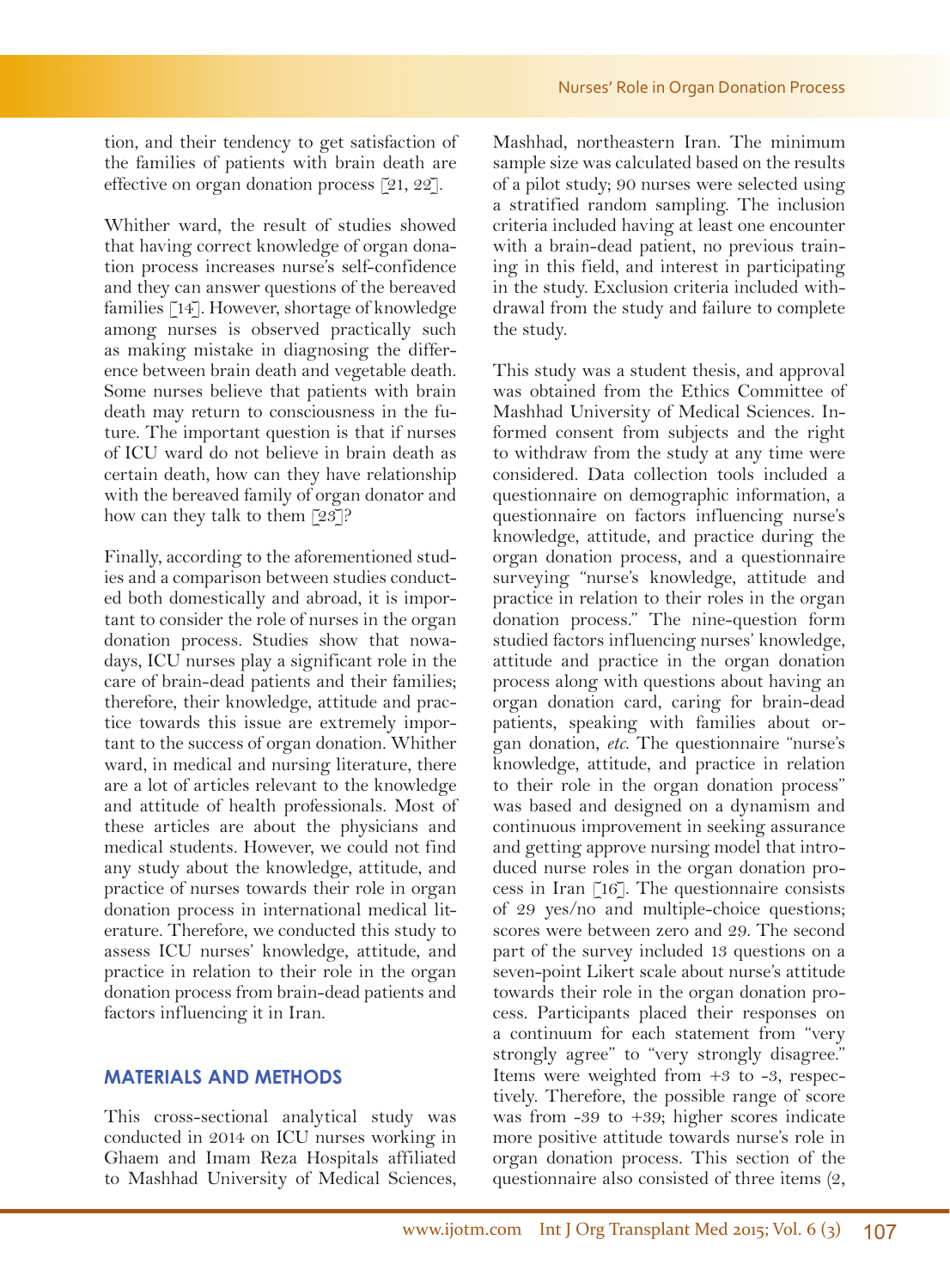5, 12) that were reverse scores. These items weighted from  $-3$  "very strongly agree" to  $+3$ "very strongly disagree." The third section of the questionnaire that was designed to evaluate nurse's practice in relation to their role in the organ donation process, included two factual scenarios of brain-dead patients in Shahid Kamyab Hospital in Mashhad, written by the researcher. The first scenario was related to the role of nurse's advocacy in the organ donation process, and the second was related to nurse's participatory roles in this process. Each scenario was followed by five essay questions (10 total). The score ranged from a minimum of zero (the lowest nurse's practice in the organ donation process), to a maximum of 10 (the highest nurse's practice).

Content validity of study tools was confirmed. A test-retest method was used to test the reliability of the questionnaire of factors influencing nurse's knowledge, attitude and practice during the organ donation process  $(r=0.86)$ . A Kuder-Richardson 20 was used to evaluate the reliability of the questionnaire of nurses' knowledge about their role in the organ donation process  $(r=0.88)$ ; reliability of the attitude questionnaire was found very good (Cronbach's α of 0.96). Inter-rater agreement was used to assess the reliability of the practice questionnaire (r=0.87). The questionnaires were completed by participants in the ICU of Ghaem and Emam Reza Hospitals in the presence of the researcher. SPSS® ver 11.5 for Windows® was used to analyze the data. Pearson correlation coefficient was used to assess the relationship between knowledge, attitude, and practice variables. Scores for knowledge, attitude, and practice were calculated on a scale of 100. The results for knowledge and practice were divided into five categories—"very high," "high," "medium," "low," and "very low." The results of the attitude were categorized into seven groups—"very strongly agree," "strongly agree," "agree," "no opinion," "disagree," "strongly disagree," "very strongly disagree."

Normality of the data distribution was assessed by Kolmogorov-Smirnov and Shapiro-Wilk test. Knowledge, attitude, and practice variables had normal distribution. A p value

<0.05 was considered statistically significant.

## **RESULTS**

The study sample was confined to two large Mashhad University of Medical Sciences affiliated hospitals and that their ICU nurses have been exposed to a broad range of experience and a greater likelihood of contact with potential organ donor and their families. Ghaem Hospital with 130 nurses working in nine ICUs, and Imam Reza Hospital with 70 nurses working in four ICUs, serve patients.

Ninety nurses participated in this study. All of them answered the questionnaires; 77% of the nurses were married; 23% were single; 82% were female. The mean±SD age of participants was  $33.2 \pm 5.8$  (range:  $24-56$ ) years. Half of the nurses were contract-based; and 97% held a bachelor's degree in nursing. The majority (92%) was clinical nurses; 8% were head nurses. Their mean±SD total work experience as nurses was  $9.1 \pm 6.1$  years; they had a mean±SD work experience of 6.0±4.7 years in ICU. Almost two-thirds (65%) of the nurses had at least one experience caring for a braindead patient during their career; 92% of them had at least once during their career, introduced a patient suspected brain death to the organ procurement unit; 44% were present at least once when the doctor delivered the news of brain death to the patient's family; 70% had spoken with their own families about organ donation; and 20% had organ donation cards.

The mean±SD score of nurses' knowledge was 49.13±9.6 (range: 24.14–79.31). Nurses› attitude had a mean±SD score of 21.49±14.32 (range: 35.90–37.46). It was 3.66±6.04 (range: 0–22.50) for practice score. Eighty percent of nurses had an average knowledge about their role in the organ donation process; 82% agreed upon their role in the process; and 97% had weak practice in this regard.

The mean nurses' knowledge score was significantly (p=0.04) directly correlated with their work experience in the ICU. Nurses who were head nurses were more knowledgeable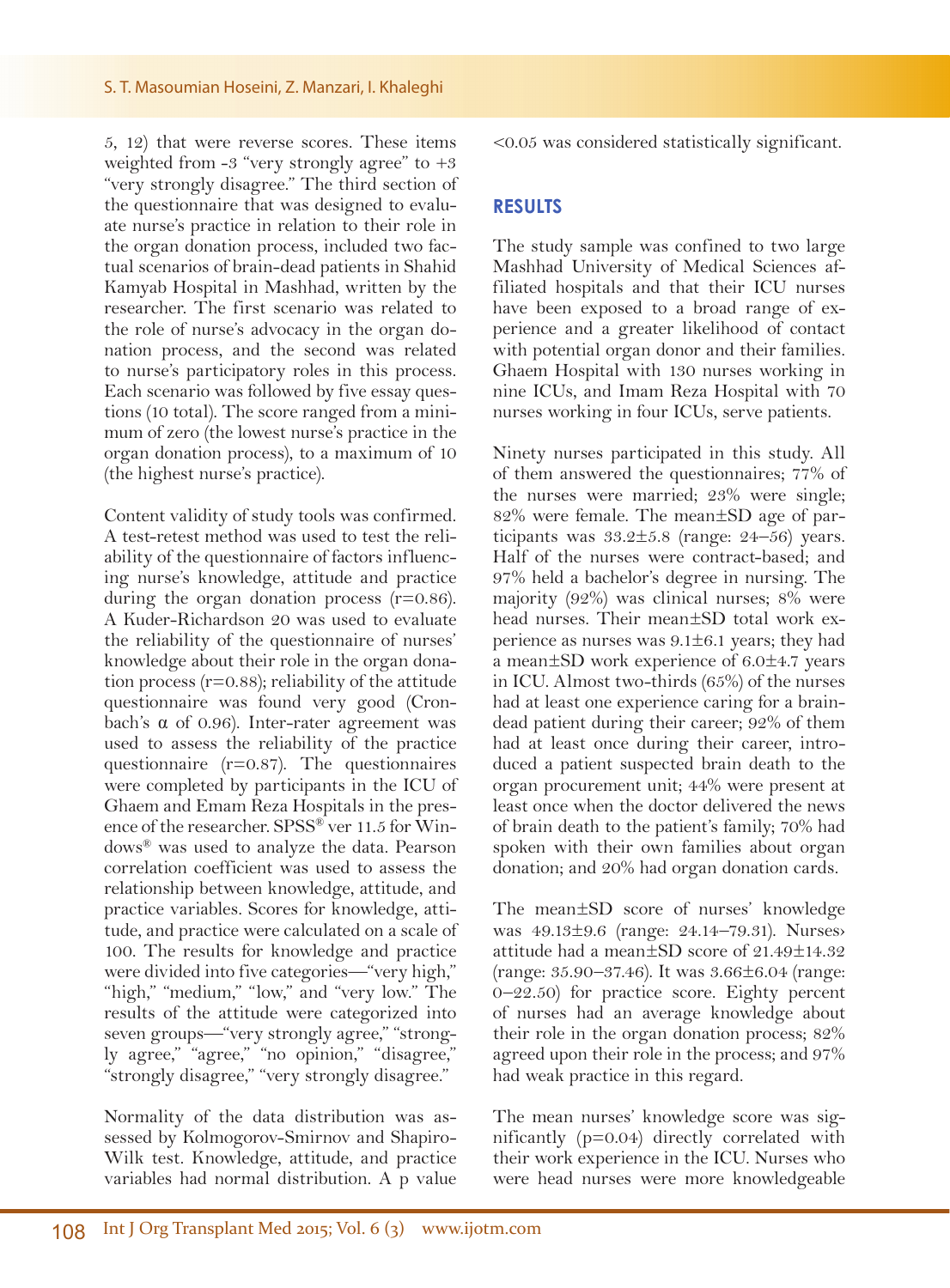about their roles in the organ donation process. There were also significant direct correlation between the practice score and work experience in ICU  $(p<0.001)$  and also total work experience as a nurse (p<0.003). Nurse's attitude score and total work experience as a nurse also had a significant (p<0.001) direct correlation. Age and knowledge also had a significant (p<0.02) correlation so that older nurses were more knowledgeable in this area. However, no significant correlation was observed between attitude and work experience in the ICU (p=0.14). Knowledge was not associated with sex (p=0.65) and marital status (p=0.62). Attitude was neither associated with sex ( $p=0.67$ ) nor marital status ( $p=0.60$ ). There was no significant correlation between practice and gender (p=0.98) or marital status  $(p=0.14)$ . There were significant direct correlations between nurse's knowledge and practice (p<0.03), and nurse's attitude and practice (p<0.02). However, nurse's knowledge and attitude did not have any significant correlation  $(p=0.28)$ .

It was found that those nurses who had spoken to families about organ donations showed a significantly higher attitude (p<0.002) and practice  $(p<0.001)$  in these areas than those who had not. Likewise, those nurses who had organ donation card had higher knowledge (p<0.02), attitude (p<0.01), and practice (p<0.04) compared to those who did not have (Table 1). A significant differences was also observed between nurses who had an organ donation card and those who had spoken to their families about organ donations  $(p<0.01)$ . There was no significant differences between nurses who were present when doctors delivered news about brain-dead patients and nurse's knowledge (p=0.54), attitude (p=0.53), and practice (p=0.73). There was also no significant differences between referring a brain-dead patient to the organ procurement unit and nurse's knowledge (p=0.64), attitude  $(p=0.19)$ , and practice  $(p=0.30)$  in relation to nurse's role in organ donation process. Likewise, no significant differences was observed between caring for a brain-dead patient and knowledge ( $p=0.90$ ), attitude ( $p=0.86$ ), and practice (p=0.52) of studied nurses during the

| Variables | Organ Donor Card |                 |         |
|-----------|------------------|-----------------|---------|
|           | Yes              | No              | p value |
| Knowledge | $54.5 \pm 10.5$  | $47.7 + 8.9$    | 0.02    |
| Attitude  | $28.0 \pm 7.7$   | $19.9 \pm 15.1$ | 0.01    |
| Practice  | $7.9 + 8.9$      | $2.6 + 4.6$     | 0.04    |

organ donation process. There was no statistically significant difference between having an organ donation card and demographic characteristics of the study group. None of the participants had previously received training in this field. There was no history of being an organ donor or recipient among their family members.

## **DISCUSSION**

This study was conducted with the aim of studying knowledge, attitude, and practice of ICU nurses towards their roles in the organ donation process of brain-dead patients in Iran. It is one of the first studies conducted in Iran and worldwide in this regard. The general situation of nurses in this study in relation to their roles in the organ donation process of brain-dead patients showed that 80% of them had an average knowledge. Likewise, 81.7% of nurses agreed with their roles in the organ donation process. The practice results showed that 96.7% of nurses had a weak selfpractice. These results matched the results of a study by Bidigare and Oermann (1991) that showed inadequate nurses' knowledge about organ procurement process, identifying potential organ donors, and brain death as well as its criteria [24]. The results of many studies indicated that generally, doctors and nurses do not have enough knowledge about the organ donation process of brain-dead patients. Naserollazadeh, *et al*, studied factors influencing knowledge and attitude of nurses working in the kidney transplant unit towards organ transplantation from cadavers. It was found that 84.6% of the participants had favorable attitudes toward donation; 67% equated brain death with death, while only 40% had a cor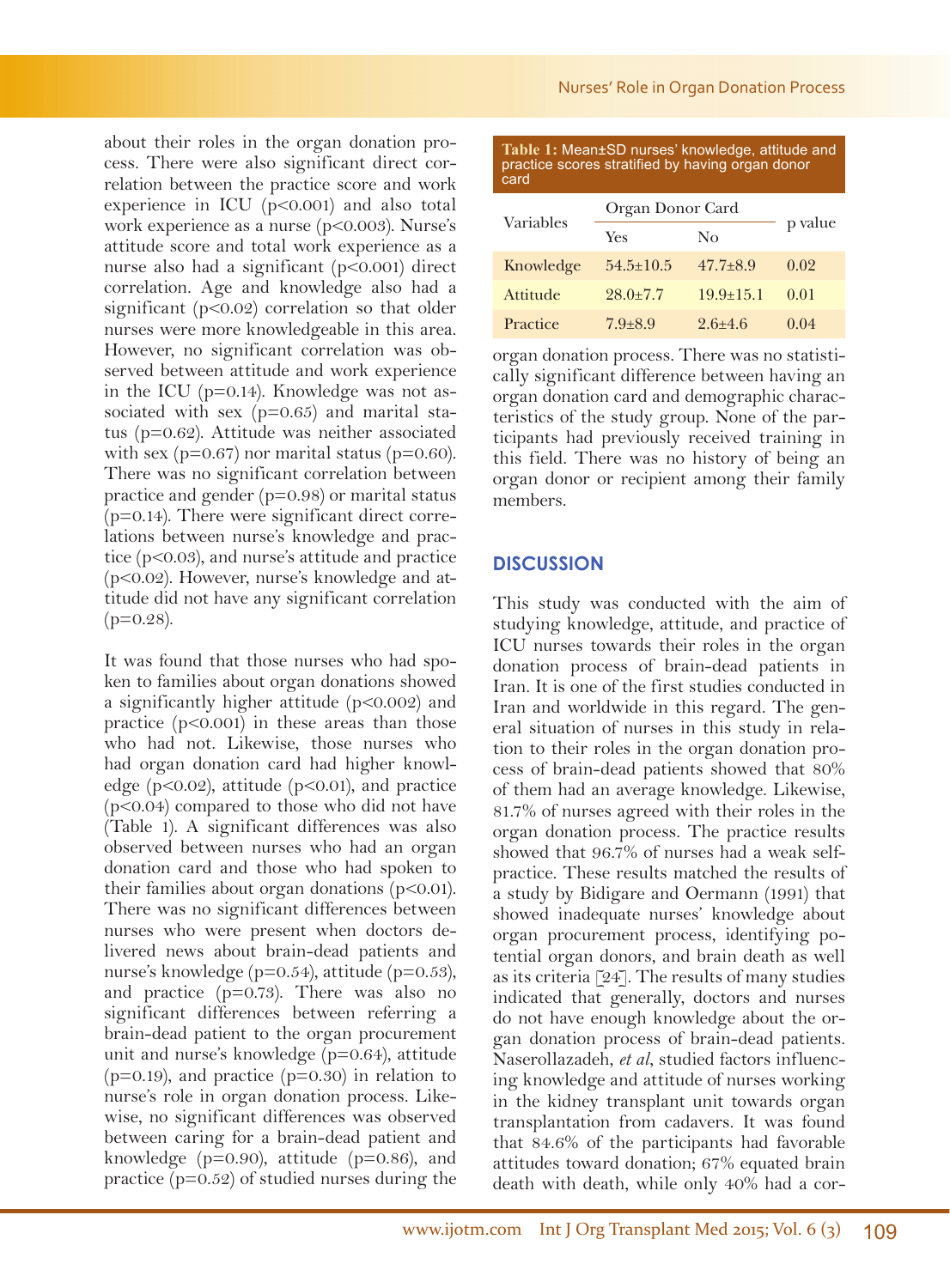rect definition of brain death [25]. Our study showed a significant relationship between age and attitude of the participants; however, we could not find any correlation between knowledge and attitude of participants, which was inconsistent with the results of Naserollahzadeh. In Naserollahzadeh's study, there was no significant relationship between age and attitude of participants; also, there was a direct correlation between a negative attitude and misunderstanding of the concept of brain death [25].

In the study by Rachmani, aimed at evaluating doctors and nurses' knowledge and attitude in the field of organ transplants, it was shown that health care employees and doctors had little tendency to participate directly in this process and had little knowledge about brain death [26]. Similar to these results, our study also showed that nurses had weak knowledge, attitude, and practice towards their roles in the organ donation process. Rachmani showed that a strong direct correlation existed between the knowledge and attitudes of health care workers and doctors. The present study may differ from Rachmani's study for the cultural context and social, health, and educational policies in Iran. It should be noted that organ transplantation courses are part of the curriculum for doctors and nurses in that country [26], while they are not in Iran [27]. Akgun, *et al*, also evaluated the knowledge and attitude of health care workers. Unlike our study, there was a direct strong correlation between knowledge and attitude of subjects. Despite acceptable results regarding doctors and nurses' knowledge and attitude towards organ and tissue donation, there was one drawback that is the low willingness of the study population to donate their own or their relatives' organs. In this study, it was concluded that knowledge alone was not effective for increasing organ donation participation, and opportunities and incentives should be provided to implement this practice [28]. In addition to the existence of cultural, social, economic and health policy differences in Turkey and Iran, the observed difference may be attributed to the sample size of the present study (90 participants) compared to Akgun's

study (1184 participants), because one of the factors affecting correlation is sample size.

Similar to our study, Kim, *et al*, showed a strong direct relationship between knowledge and attitude among health care professionals in relation to brain death and organ donation. Notable in this study was that even though health care professionals showed positive attitudes towards organ donation, 74.1% expressed difficulty in suggesting the option to families of brain-dead patients. The results indicated that while families were aware of the importance of organ donation, they were not accepting of the reality in practice. This might be a reflection of Korean culture, which believes that the soul remains in the body after death. The results also indicated that participation in the organ donation process affected knowledge more than attitude [29].The present study indicated that nurses' practice in relation to their roles in the organ donation process while affected by knowledge, was also influenced by their attitude. Those who had a more positive attitude towards their roles in the organ donation process showed better practice. The results of a study by Matten, *et al*, also showed that positive opinions and nurses' attitudes had a significant correlation with their participation in consultation about organ donation with brain-dead patients' families and a consequent increase in donation rate. The authors therefore concluded that the success rate of organ donation was directly related to the attitude and practices of nurses [18].

Although 81.7% of the subjects in the present study agreed with the role of nurses in the organ donation process, only 20% of them had organ donation cards. This may be due to cultural factors and other variables in Iran because many find the subject of organ transplants from brain-dead patients inconsistent with Islam, the official religion, despite the approval of religious scholars. While many people have a positive attitude towards this issue, many do not get an organ donation card due to psychological pressure and opposition from family members. In this respect, the results of the study by Zohur, *et al*, which evaluated the attitudes of doctors and nurses in the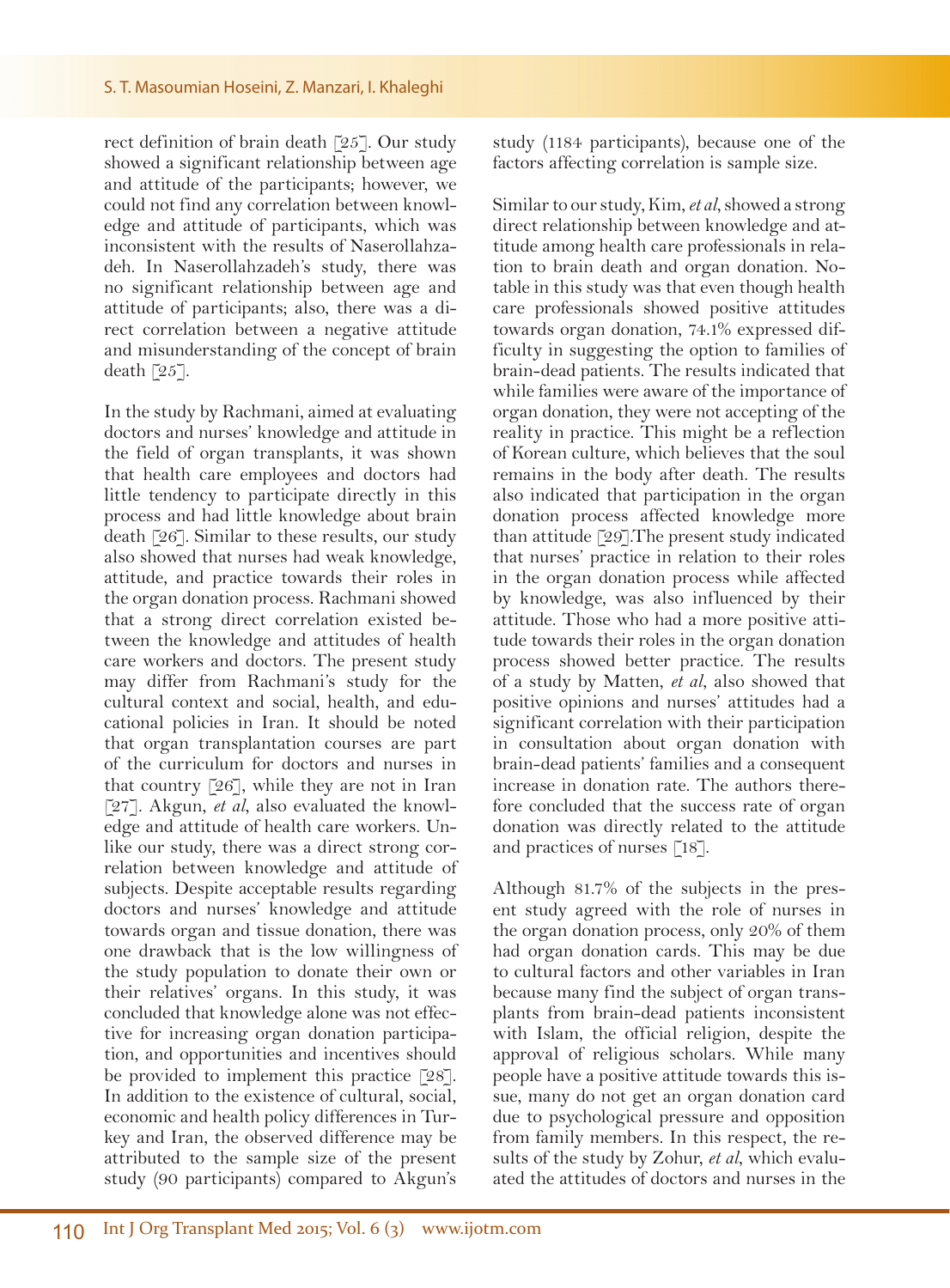ICU in the University of Medical Sciences in Iran towards organ donation of brain-dead patients showed that about 95% of doctors and nurses agreed with transplantation from brain-dead patients, but only 79% of them had completed and signed an organ donation card. It is noteworthy that despite the positive attitude of nurses towards organ donation, they expressed such attitude when they did not have much knowledge about brain death [30]. In a study conducted by Akgun, *et al*, although 44.2% of nurses expressed a willingness to donate their organs, only 17.9% had an organ donation card [28]. This suggests that even though nurses may express a positive attitude, they fail to realize their beliefs. Vahidi, *et al*, evaluated the health care staffs' belief about organ donation at Tabriz University of Medical Sciences and showed that 52% of the subjects had never thought about organ donation, and two-thirds of them expressed a lack of enough confidence to suggest organ donation to the relatives of brain-dead patients because they believed this would add to their grief [31]. The results of a study by Ozdag showed that even though 87.7% of nurses in the study had a positive attitude towards organ donation, only 10.8% were aware of organ donation laws. This further indicated that nurses express positive attitudes when they have little knowledge about organ donation. Additionally, 58.7% of nurses in the study had an organ donation card [32], which was more than two times the rate of nurses with an organ donation card in our study. This difference may be due to the presence of motivational programs in the field of organ donation and transplantation as well as the accessibility in obtaining an organ donation card in social context of this study. In the present study, nurses with an organ donation card had higher knowledge, attitude, and practice compared to nurses who did not have a card, which is compatible with the results of the study by Aghayan, *et al*, who evaluated the rate of knowledge and attitude of nurses in the ICU and emergency department in the field of organ and tissue transplants. Those with an organ donation card had significantly higher knowledge and attitudes compared to others, which indicates the effectiveness of more knowledge and a posi-

tive attitude for obtaining a card. As a result, they were better accepting organ donation. Like Aghayan, *et al*'s study, our study showed a significant correlation between nurses' work experience and their attitude, so that nurses with more work experience had a more positive attitude towards organ donation. Additionally, our study did not show a significant correlation between having the experience of introducing a brain-dead patient to organ procurement unit and nurses' knowledge, attitude, and practice towards their roles in the organ donation process. This result was contrary to the Aghayan's study, where nurses with more knowledge and positive attitudes attempted to introduce more potential organ donors to procurement unit [33]. The reason for the difference between these studies may be attributed to different hospital policies. In Ghaem and Emam Reza Hospitals, no protocol existed on how to deal with cases of brain death. Furthermore, we evaluated knowledge, attitude, and practice towards nurses' roles in the organ donation process, whereas Aghayan focused on the process of organ donation.

Limitations on the present study include use of a questionnaire to evaluate nurses' practice in the organ donation process. There was also limited exposure to brain-dead patients in a clinical setting for each nurse in the study, and the time limits of the survey did not allow for the use of a checklist. The study sample was confined to two large Mashhad hospitals; it is possible that their nurses had been exposed to a broader range of experience and a greater likelihood of contact with brain-dead patients and their families comrade to smaller hospitals. Moreover, these were educational hospitals. Ideally the study should have been done in different hospitals in our territory.

Numerous weaknesses exist in the training of nurses both in universities and work place. In academic and clinical training, there has not been as much attention given to nurses involved in the organ donation process as there has been to transplant nurses, despite being cited in the nursing curriculum in Iran. As a result, the nurses do not have adequate knowledge, attitude, and practice. There is, however,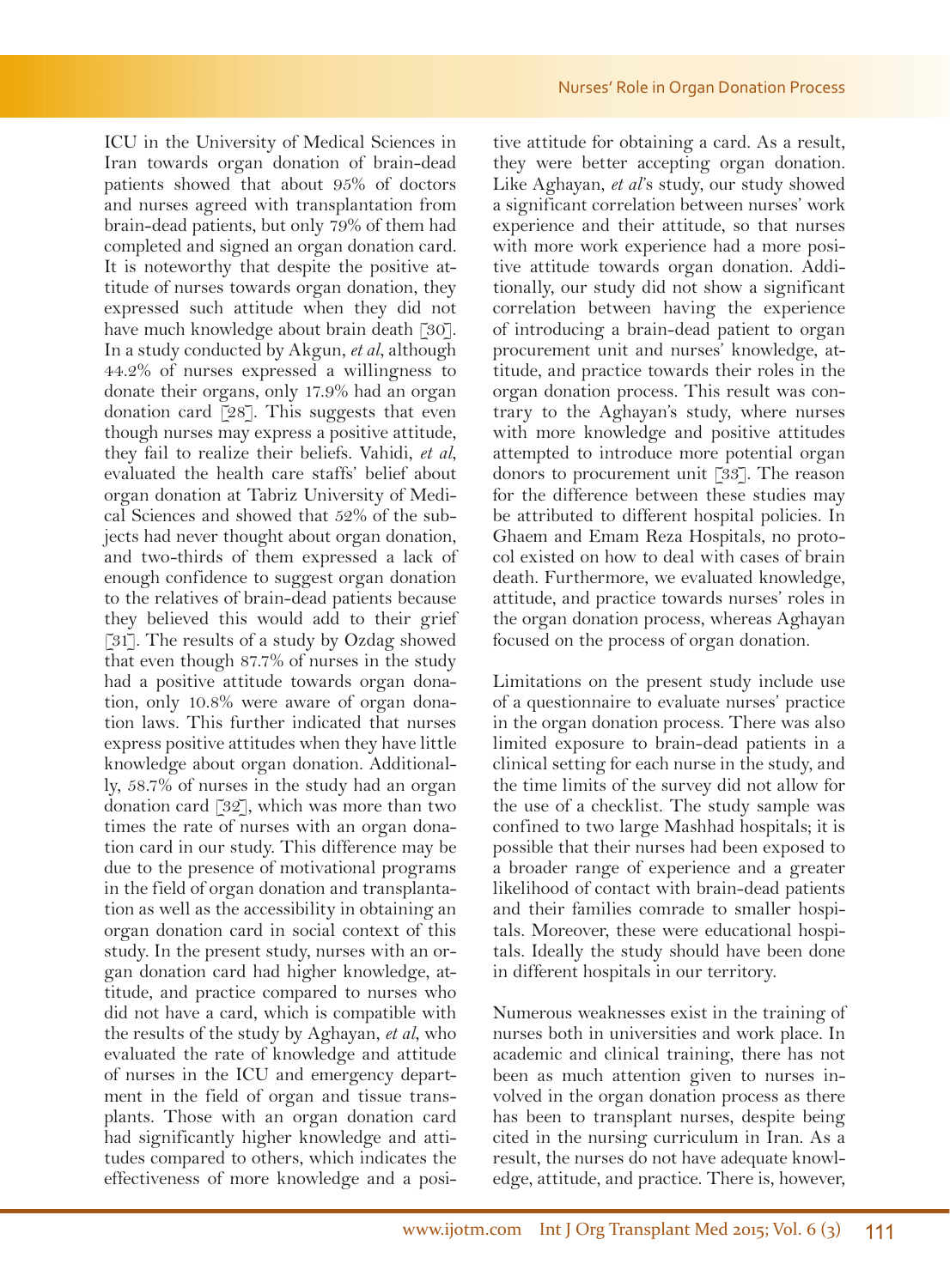an undeniable link in their role as influential pioneers in the improvement of this field. Therefore, it is suggested to include nursing courses in organ donation process and organ transplantation as well as educational programs to acquaint nurses with their roles in the process to improve their attitude and practice by different training methods.

### **ACKNOWLEDGEMENTS**

This study is the result of a student thesis research project number 921898 approved by the Mashhad University of Medical Science. The research team would like to sincerely thank the Research Deputy for his support and cooperation. We would also like to thank the nurses who participated in this study and Dr. Ibrahim Khaleghi, the honorable head of Organ Procurement Unit of Mashhad University of Medical Sciences.

**FINANCIAL SUPPORT:** Mashhad University of Medical Sciences

### **REFERENCES**

- 1. Abouna GM. Organ shortage crisis: Problems and possible solutions. *Transplant proc* 2008;**40**:34-8.
- 2. Beaulieu D. Organ donation: The family' night to make an informed choice. *J Neuro sci Nurs* 1999;**31**:37-42.
- 3. Iranian organ donation with the global statistics is far from. Available from: www.hamshahrionline.ir/ news-40120.aspx. (Accessed December 10, 2010).
- 4. Ghadi Pasha M, Nikian Y, Salehi M, Tajedini Z. [The study of physician Attitude concerning organ donation and the level of information A bout Laws and sanctions and the procedure in Brain Death]. *J legal Med* 2008;**14**:112-16. [in Persian]
- 5. Meyer K, Bjork IT. Change of focus: from inten- sive care towards organ donation. *Transplant Int*  2008;**21**:133-9.
- 6. Pelletier-Hibbert M. Coping Strategies Used by Nurses to Deal with the Care of Organ Donors and their Families. *Heart Lung* 1998;**27**:230-7.
- 7. Tamburri L M. The Role of Critical Care Nurses in the Organ Donation Break throughCollaborative. *Crit Care Nurs* 2006;**26**:20-4.
- 8. Cebeci F, Sucu G, Karazeybek E. The Role of Nurses to Augment Organ Donation and Transplantation:

A Survey of Nursing Students. *Transplant proc* 2011;**43**:412-14.

- 9. McCoy J, Argue PC. The Role of Critical Care Nurses in Organ Donation: A Case study. *Transplant Proc*  1999;**19**: 48-52.
- 10. Coyle MA. Meeting the Needs of the Family: The Role of the Specialist Nurse in the Management of Brain Death. *Intensive Care Nurs* 2000;**16**:45-50.
- 11. Lin LM, Lin CC, Lam HD, Chen CL. Increasing the<br>Participation of Intensive Care Unit Nurses to Pro-Participation of Intensive Care Unit Nurses to Pro- mote Deceased Donor Organ Donation. *Transplant Proc* 2010;**42**:716-18.
- 12. Sque M, Payne S, Vlacho nikoli S. Cadaveric Donor Transplantation Nurse's Attitudes, Knowledge and Behavior. *Soc Sci Med* 2000;**50**:541-52.
- 13. Watkinson GE. A study of the Perception and Experiences of Critical Care Nurses in Caring for Potential and Actual Organ Donors: Implications for Nurse Education. *J Adv Nurs* 2006**;22**:929-40**.**
- 14. Collins T. Organ and Tissue Donation: A Survey of Nurse's knowledge and Educational Needs in an Adult ICU. *Intensive Crit Care Nurs*. 2005;**21**:226- 33.
- 15. Kim JR, Fisher MJ, Elliott D. Undergarduate nursing student's Knowledge and Attitudes towards Organ Donation in korea: Implication for Education. *Nurs Edu today* 2006;**26**:465-74.
- 16. Manzari z. [Exposure to Request Organ Donation in Brain Dead Patients and Families to Design Model of Nursing]. Tehran: TarbiatModares University; **2010**. [in Persian]
- 17. Garside M, Garside J. Role of urgent care staff in organ donation. *Emerg Nurse* 2010;**18**:28-30.
- 18. Matten MR, Sliepcevih EM, Sarvela PD. Nurse's Knowledge, Attitudes and Beliefs Regarding Organ and Tissue Donation and Transplantation. *Public Health Report* 1991;**106**:155-6.
- 19. Keenan SP, Hofmaster B, Rutlege F, *et al*. Attitudes Regarding Organ Donation from Non- Heart- Beating Donors. *J Crit Care* 2002;**17**:29-38.
- 20. Ingram JE, Duckner EB, Rayburn AB. Critical care nurses Attitudes and Knowledge Related to Organ Donation. *J Crit Care Nurse*. 2002;**21**:249-55.
- 21. Al-Mousawi M, Abdul-Razzak, Samhan M. Attitude of ICU staff in kuwait regarding organ donation and brain death. *Transplant Proc* 2001,**33**:2634-5.
- 22. Melo J, Batista A, Teixeira A, *et al*. Knowledge and behavior among health professionals in relation to cadaveric organ donation and transplantation: A questionnaire-based analysis in portuguese hospitals. *Transplant Proc* 2011;**43**:1227-9.
- 23. Kim JR, Elliot D, Hyde C. Korean health professional's attitudes and knowledge toward organ donation and transplantation. *Inter J Nurs Studies* 2004;**41**:299-307.
- 24. Bidigare S, Oermann M. Attitudes and Knowledge of nurses regarding organ procurement. *Heart*